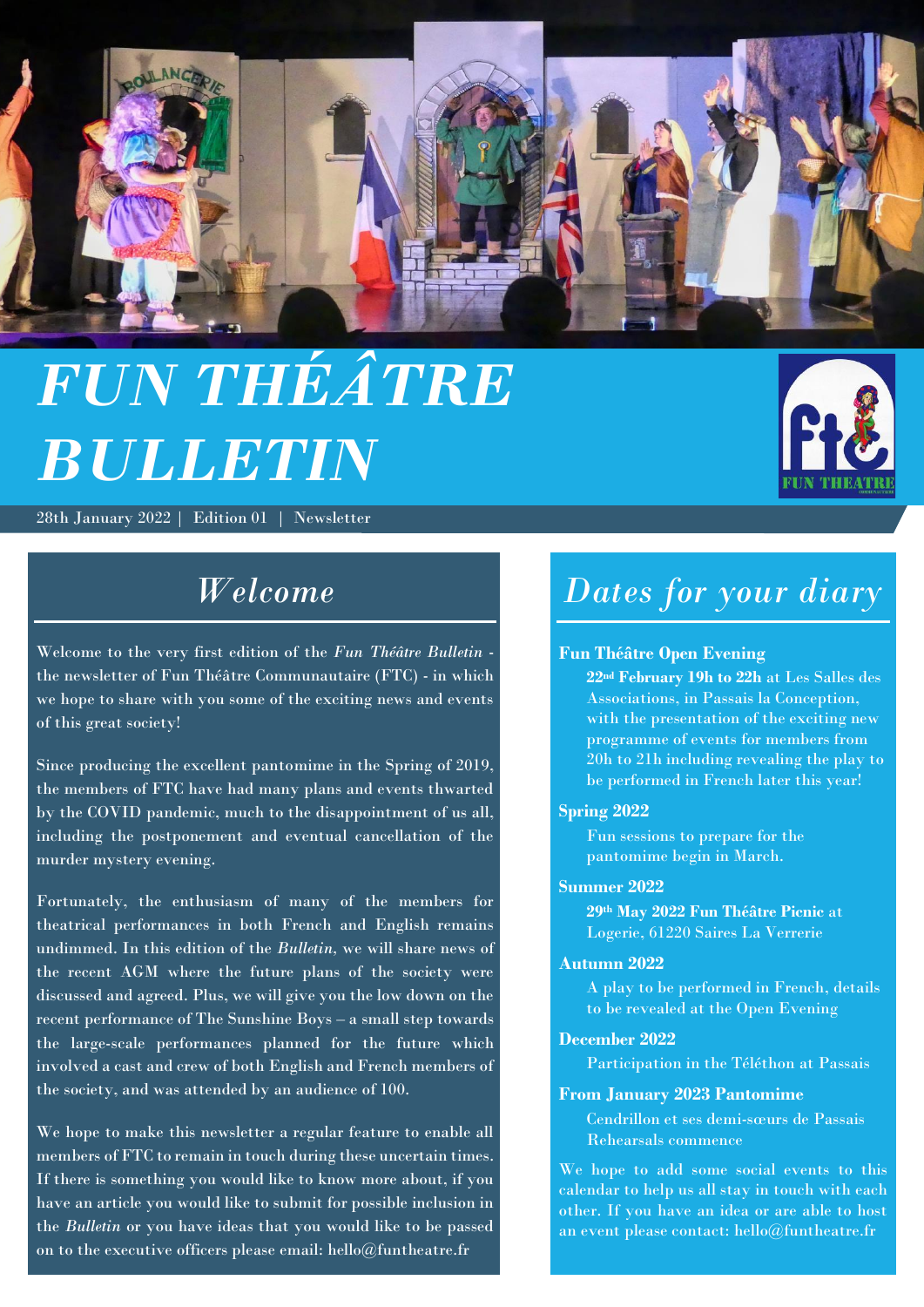## *The Sunshine Boys*

We sold exactly 100 tickets over the two nights in December 2021. The audience were largely English of course, although we did have a few French people too. Many of our members came to see the play, which was greatly appreciated by all.

Income was 700€. Our biggest cost was licensing at 275€. Other costs including printing and ticketing fees brought the total expenditure to 380€, meaning that we added 320€ to our bank account. A success all round.

But one of our principal objectives was to keep FTC alive, active and visible. We certainly achieved this, with the event being publicised in the *Publicateur Libre* and in *Ouest France* before and after the event.

Graham Follett, FTC President

## *The Production Team*



Rosa took the helm of this production, directing the actors and bringing to fruition her view of this well-known show in the style of a radio broadcast. This worked well, easing the actors back in to performing after the long break due to the COVID restrictions.

She was joined by Peter Daniels, taking charge of the technical side of the production for his first outing with FTC. Bringing years of experience supporting amateur companies in the UK, he hopes this will be the first of many here in Normandie.

The FTC broadcasting designs for the set were created by Martin Minshall - resulting in a brand new, bespoke logo for Fun Théâtre.







 *The Cast*







#### THE SUINSHINE BOYS 3rd & 4th December 2021 by Neil Simon Salle Multiculturelle Passais-la-Conception 61350 An English-language, 'radio broadcast' style presentation by  $\mathbf{v}$ Cast in order of appearance **Willie Clark Graham Follett** The production team **Ben Clark Rick Rowley Director** Rosa Follett Al Lewis Martyn Crowe Sound and lighting **Peter Daniels TV studio assistant (Eddie)** Doctor's patient **Cathy Daniels Recorded voices** Nurse Gala<br>*Marie-Claire* Lebossé-Gayraud TV director (Mr Schaefer) Lee Winston **Nurse Odant** TV announcer **Béatrice Mancel Adrian Court**

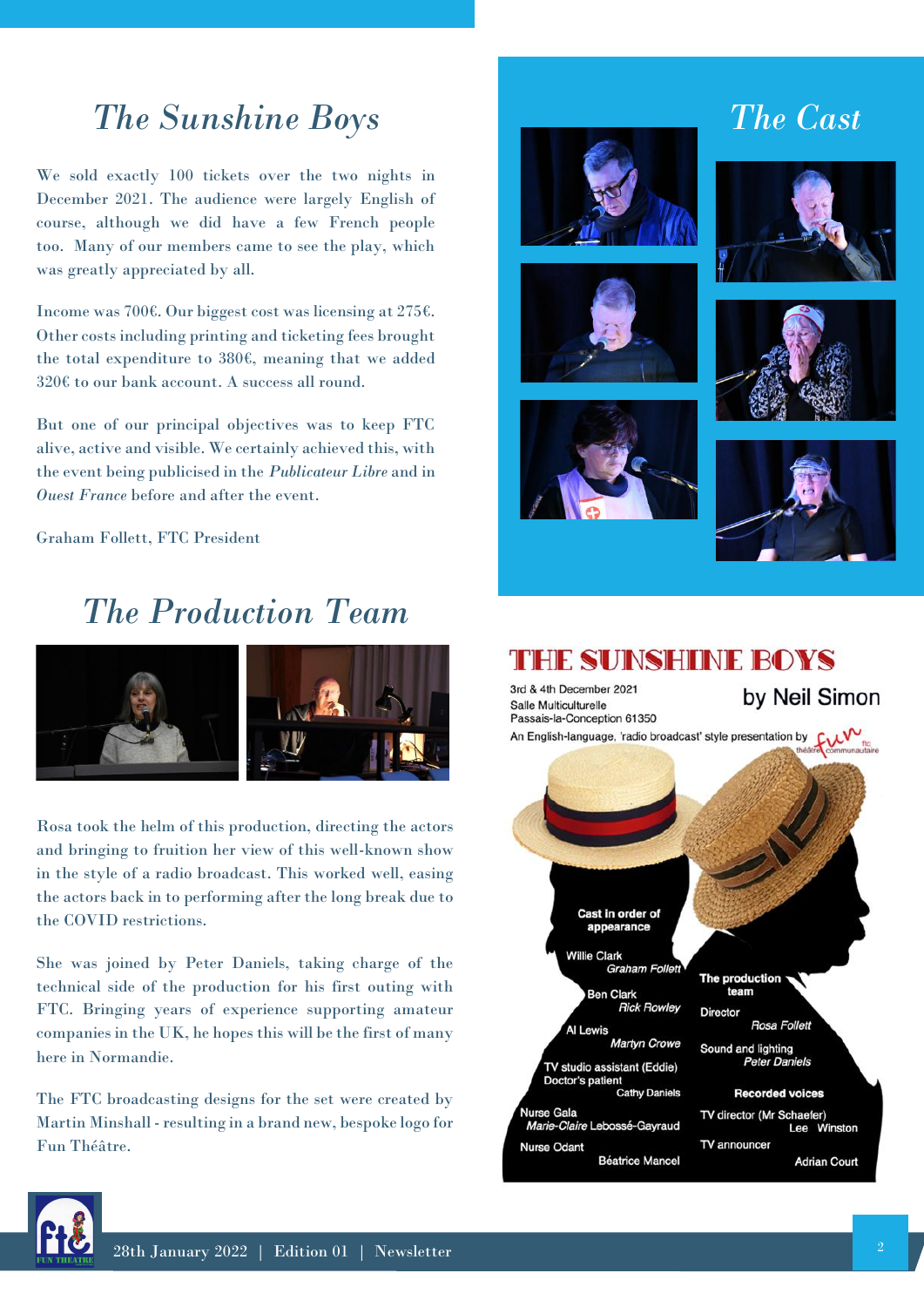## *Background to The Sunshine Boys*

This play was originally conceived as an 'extra'. Something that would be produced by a small number of members between our main shows. The original intention was to perform it in several small venues (bar/restaurants).

However, this plan was impacted by the COVID pandemic. It was cancelled twice. We revived it again for the end of 2021, although the COVID situation once again impacted on our plans. Instead of using small venues, where we felt the number of people who could safely attend would render it financially unviable, it was transferred to the theatre in Passais. We also had to make a number of cast changes with new members stepping in when it became clear that some of the original cast were no longer able to participate. Nevertheless, we felt that we had an excellent show to present to the public.

When the two nights of the show finally arrived the dark and rainy weather did not keep our audience away. The performances were very successful, complimented by the bar which rounded off two very enjoyable evenings. We hope that, although only a small number of members of FTC have been able to be involved with it, the whole membership would appreciate the work that had been put in to keep FTC alive and well. *So, what next?*

Come and join your fellow members of FTC for a sociable evening of conversation and planning for the future of your association

> Rekindle old friendships and establish some new ones

> > Looking forward to seeing you there

## **FUN THÉÂTRE PORTES OUVERTES**

Find out about: + Future productions - two great opportunities for members this year + Including: the play in French - the big reveal *thew* social events + register your interest + light refreshments available

All are welcome so if you know anyone who might be interested in joining FTC, please bring them along

22nd February 2022 19h00 to 22h00 WHEN: 20h00 to 21h00 Presentation of the events programme for 2022/23 including revealing the play to be performed in French for autumn 2022

WHERE: Salles des associations, Passais La Conception



FTC have two main performance objectives for the future:

- The first is a play in French, performed in the radio broadcast style that worked successfully for The Sunshine Boys, later in 2022 – news on exciting developments in this project to be revealed at the Open Evening
- The second is the staging of a dual language pantomime in March 2023

Running alongside these are many other possible activities for the members of FTC including:

- a range of fun activities that will develop skills required for the panto
- an enhanced calendar of social events
- participation in Passais Villages activities such as the Forum des Associations and the Telethon 2022.

We are hoping that 2022 will be a busy year for FTC.



 $\star$